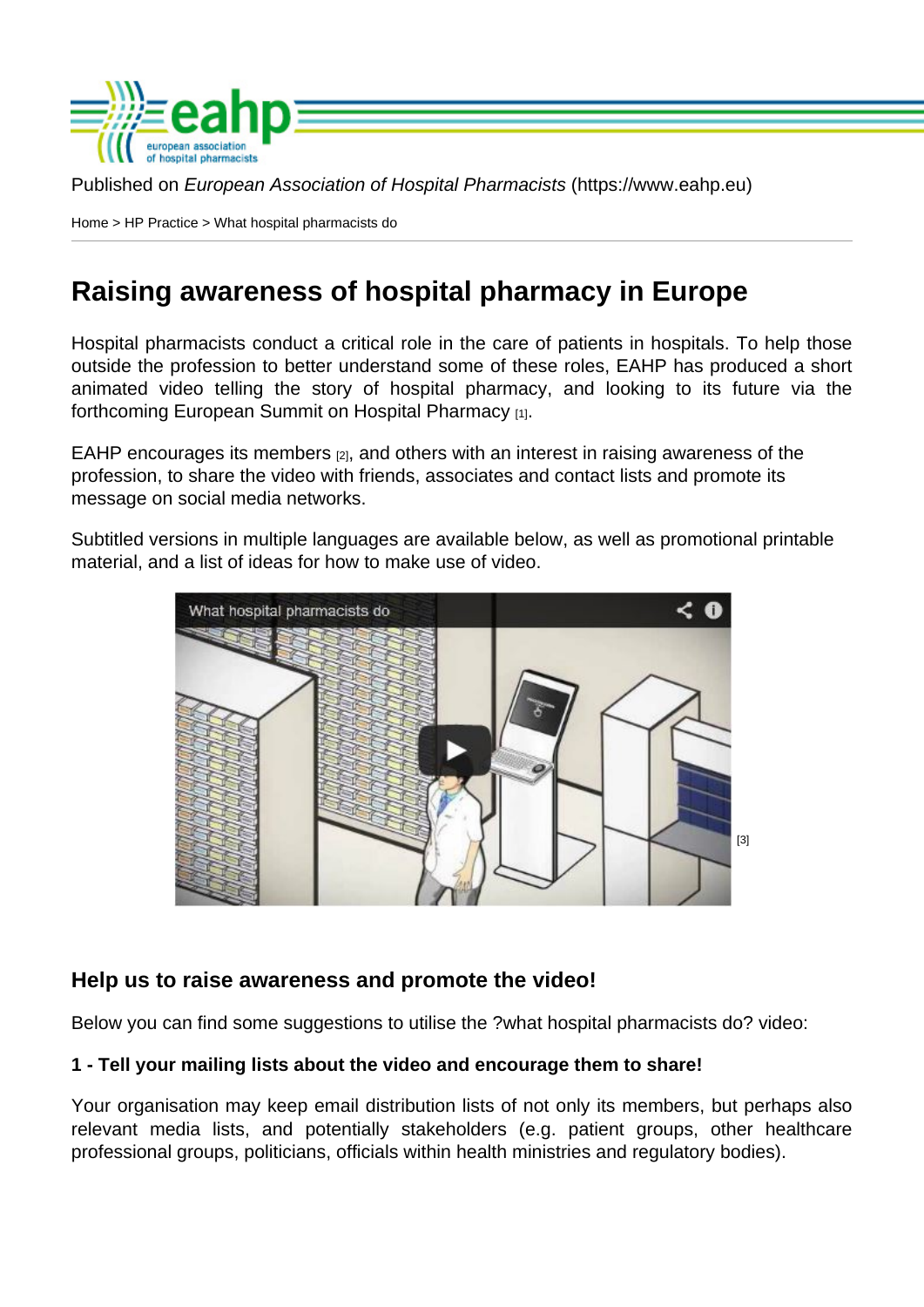EAHP suggests to distribute a short email to such lists alerting the recipients to the existence of the video and (depending on audience) encouraging them to share (e.g. members), or simply watch to learn more about the role of the hospital pharmacist (e.g. patient groups).

2 - Add the video to your email signature, and encourage board members to do so as well

This is a good way of unobtrusively encouraging professional colleagues, and others you liaise with in a working capacity, to watch the video and take some moments to appreciate the contribution of hospital pharmacists to patient care within health systems.

### 3 - Add the video to your website homepage

You might (time and resource allowing) also create a special section of your website for the video, and general information about the role and nature of hospital pharmacy in your country (e.g. number of hospital pharmacists, nature of education and training etc). If you need help in generate a embed link of the video for this purpose, please contact the EAHP secretariat.

#### Check here for different languages :

Bulgarian [4]; Dutch [5]; Estonian [6]; French [7]; French (Belgium) [8]; Greek [9]; Hungarian [10]; Icelandic [11]; Macedonian [12]; Portuguese [13]; Romanian [14]; Serbian [15]; Slovak [16]; Slovenian  $[17]$  and German  $[18]$ .

#### [4 - Shar](http://youtu.be/lytOyYGtB6Q)[e the](http://youtu.be/NO6z4vQ7n5U) [video via As](http://youtu.be/QRqvfPwy0vQ)soci[ation and/or](http://youtu.be/YJPA8llkBpQ) so[cial media p](http://youtu.be/fM5tsLJ7-Tg)latf[orms](http://youtu.be/QBgEykNoxVA)

Social media platforms (e.g. Facebook, Twitter, LinkedIn, Google+, Reddit) are good mediums for promoting the ?viral? spread of videos i.e. one individual choosing to ?share? with their personal network of friends, associates and colleagues on social media channels.

If your organisation does not currently make use of these platforms for communication purposes, the video can also be shared via individuals.

If using Facebook, you could also change your Facebook page cover to promote the video. Example below.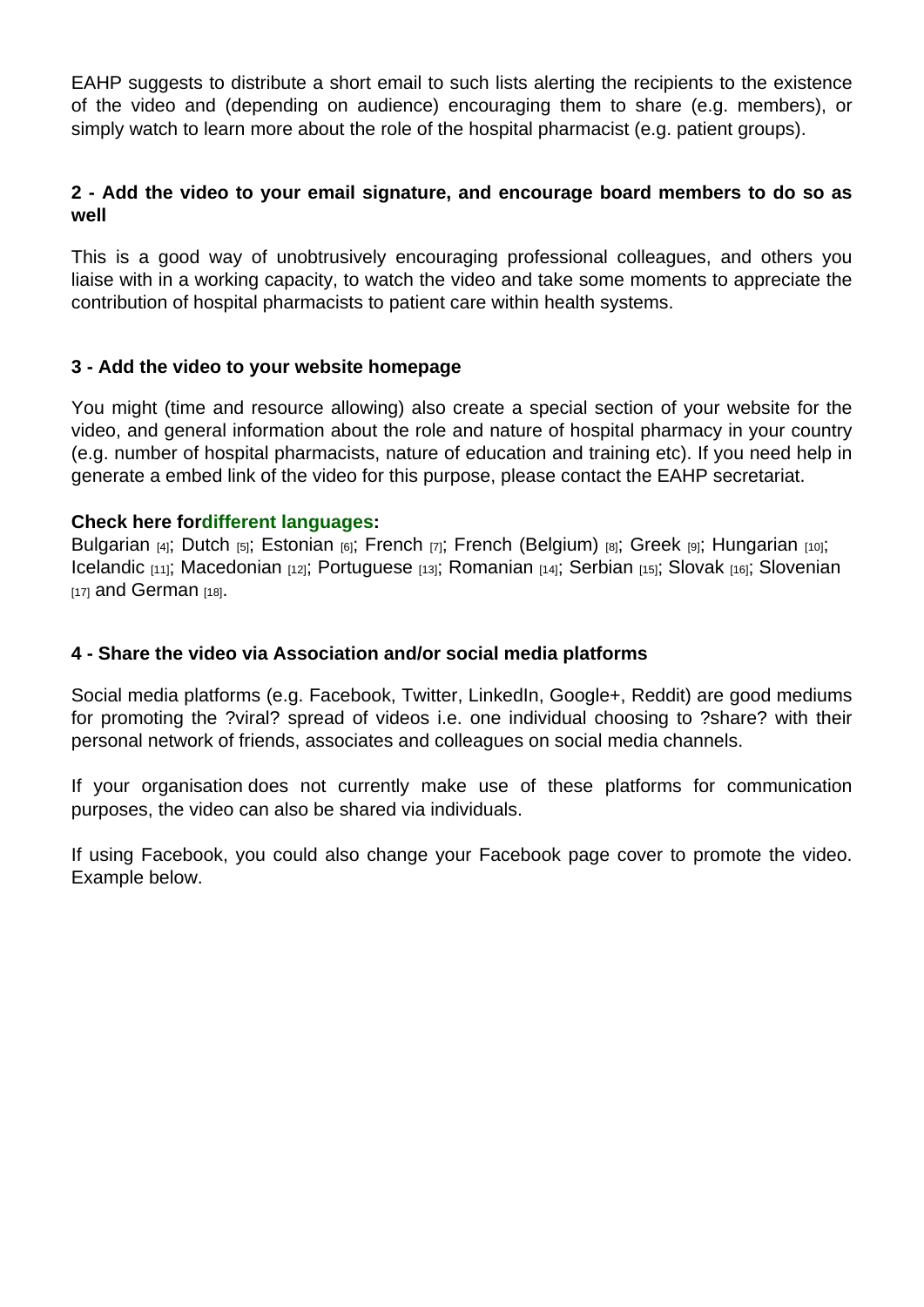5 - Use the video inside your organisation and external events

The video can be embedded into the introduction of powerpoint presentations, or played on background screens in foyers during idle time in event and conference schedules e.g. coffee and tea breaks.

More information here: http://office.microsoft.com/en-us/powerpoint-help/insert-video-intoyour... [19]

## [6 - Prin](http://office.microsoft.com/en-us/powerpoint-help/insert-video-into-your-presentation-RZ102673174.aspx)t a flyer for the video [& promote on appropriate bulletin boards](http://office.microsoft.com/en-us/powerpoint-help/insert-video-into-your-presentation-RZ102673174.aspx)

As well as the general public, the video is also intended to heighten the appreciation of doctors, nurses, other healthcare professionals and employees in the hospital setting of what it is that their colleagues in hospital pharmacy do. Therefore organisations could encourage members to place a promotional flyer on appropriate bulletin boards within the hospital.

Download HERE [20] the English version. EAHP can support with creating a version in your language.

Last updat[e: 10 N](https://www.eahp.eu/sites/default/files/files/flyer HP (video)(1).pdf)ovember 2016

Links

- [1] http://www.eahp.eu/events/european-summit/intro
- [2] http://www.eahp.eu/about-us/members
- [3] http://youtu.be/l6Nzmd7oZlM
- [4] http://youtu.be/fDY\_0gpQaT8
- [5] http://youtu.be/MAKr3GacJlQ
- [6] http://youtu.be/lxhr-GKHnYQ
- [7] http://youtu.be/lJyc0FxsaNk
- [8] http://youtu.be/IsRvNufA088